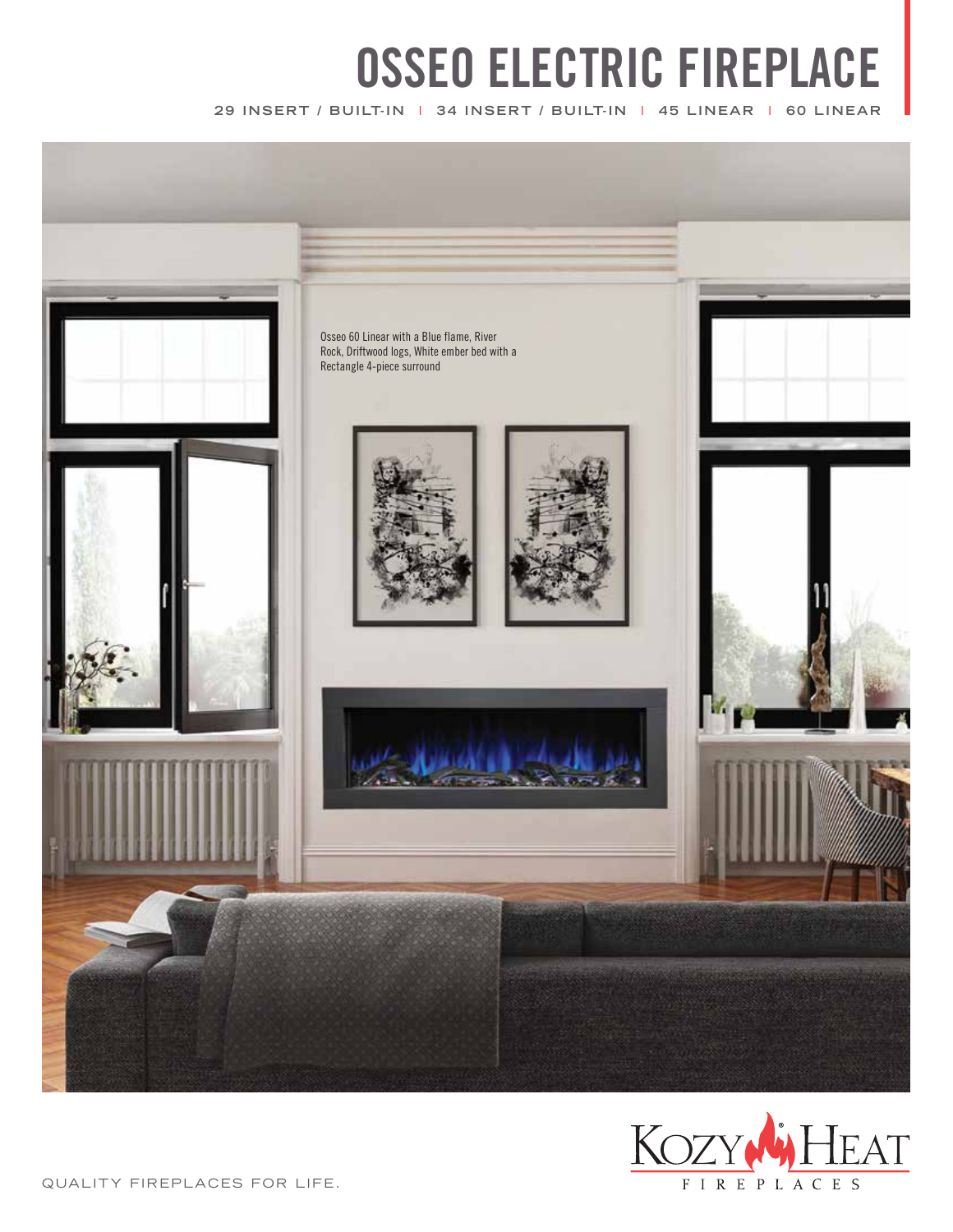#### **Screen Fronts**

Osseo 29 & 34 Insert/Built-Ins are capable of using Chaska Series Shrouds and Fronts

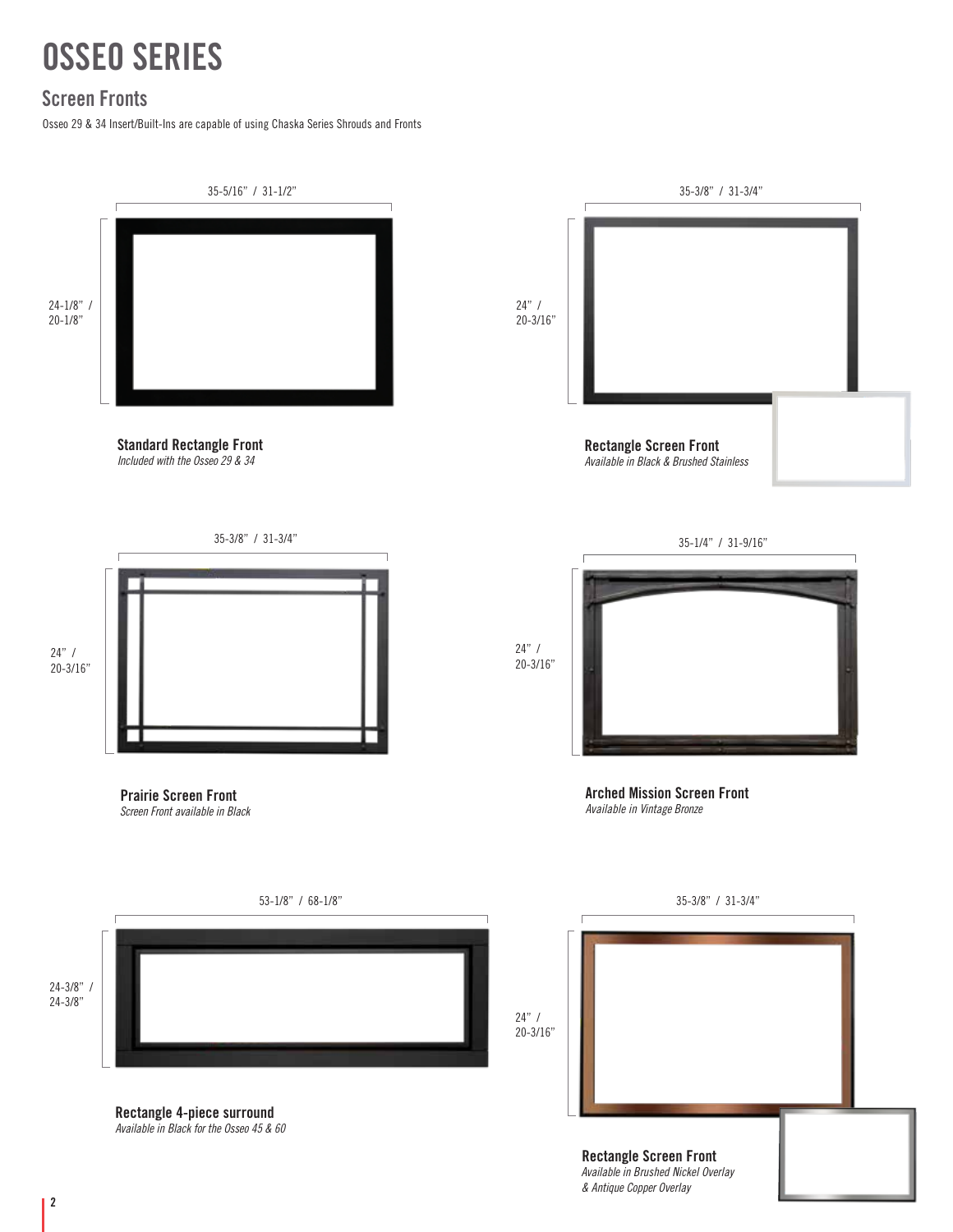#### **Ember Bed Colors**



*Variations in the color and tone are common in the printing process, therefore actual colors may vary slightly from those shown.*

### **Media Options**



Small Crystals **Calculation** Controller Large Crystal





River Rock







Driftwood Traditional Logs



Lava Rock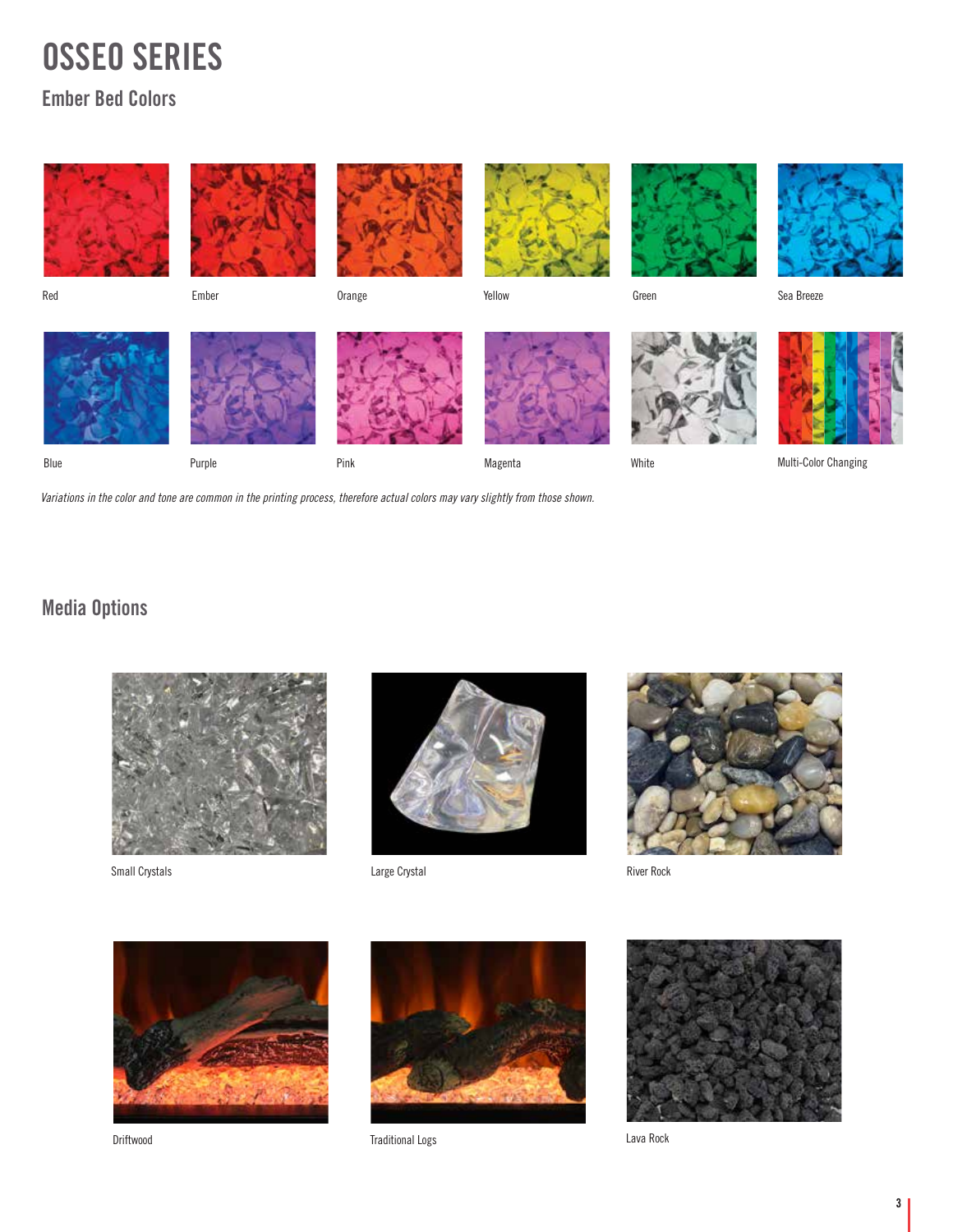## **OSSEO SERIES 29 / 34 INSERTS**

All the the Osseo fireplaces can come in any color combination and any media combination listed. They all come with a standard rectangle front.

*Variations in the color and tone are common in the printing process, therefore actual colors may vary slightly from those shown.*



Osseo 29 with an Orange flame and a White Ember bed and a Standard Rectangle Front



Osseo 29 with an Orange flame, Pink ember bed and an Antique Copper rectangle screen front.



Osseo 29 with an Orange flame, Red ember bed, River Rocks and Traditional logs with a Standard Rectangle Front



 Osseo 34 with an Orange & Blue flame, Orange ember bed, River Rocks, Traditional logs and a Mission screen front in Vintage Bronze



Osseo 34 with an Orange flame, Ember colored ember bed, Driftwood logs and a Rectangle screen front in brushed Nickel overlay



Osseo 34 with a Blue flame, White ember bed, Driftwood logs and a Standard Rectangle Front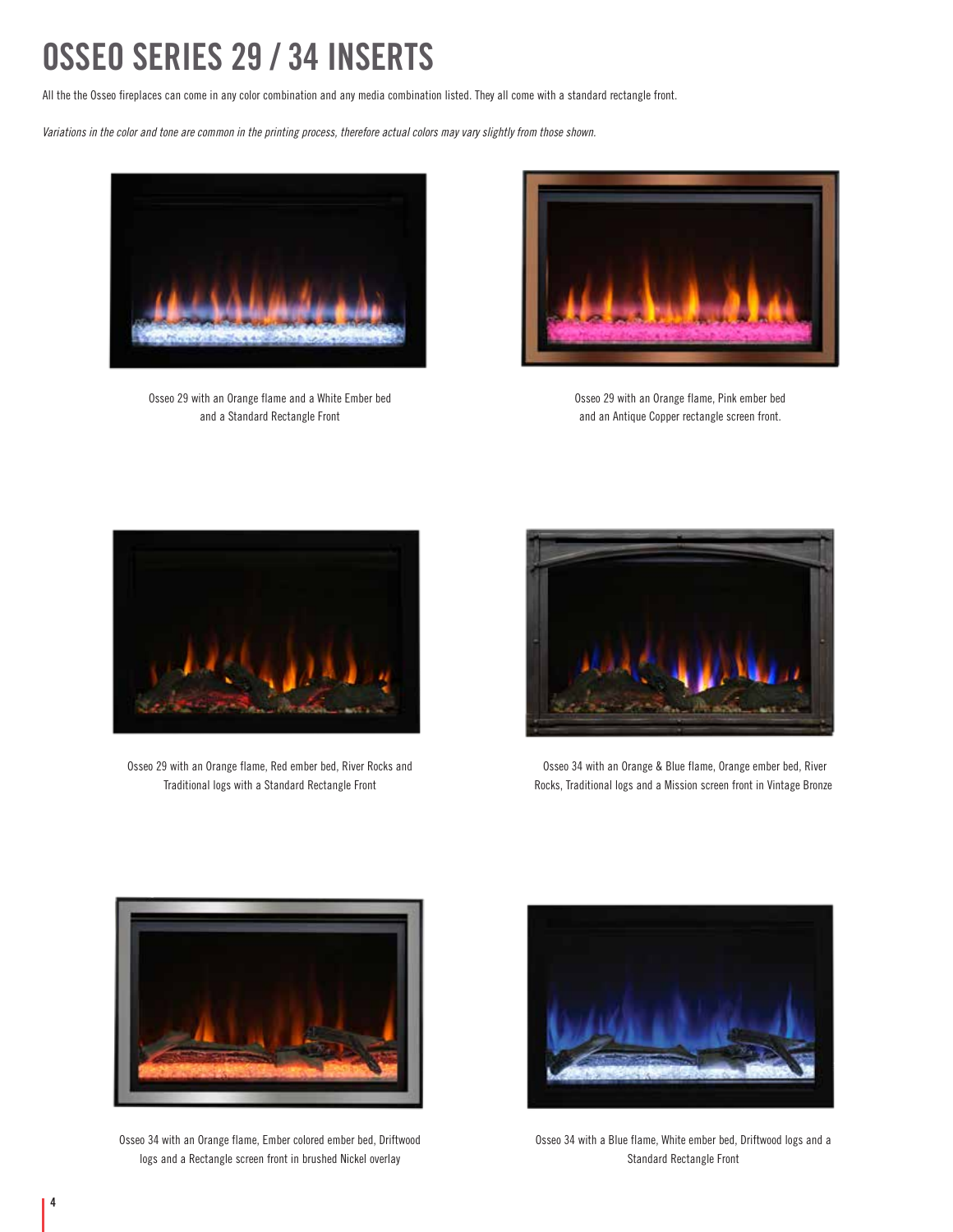## **OSSEO SERIES 45 / 60**

All the Osseo fireplaces can come in any color combination and any media combination listed. Here are some options.

*Variations in the color and tone are common in the printing process, therefore actual colors may vary slightly from those shown.*

![](_page_4_Picture_3.jpeg)

Osseo 60 with a Blue flame, and Sea Breeze ember bed

Osseo 60 with an Orange & Blue flame, Magenta ember bed and large Crystals

![](_page_4_Picture_6.jpeg)

Osseo 60 with an Orange & Blue flame, White ember bed and Driftwood logs

![](_page_4_Picture_8.jpeg)

Osseo 45 with an Orange Flame, Sea Breeze ember bed and Traditional Logs

![](_page_4_Picture_10.jpeg)

Osseo 45 with an Orange and Blue flame, Purple ember bed, Traditional logs, and optional Rectangle 4-piece surround

![](_page_4_Picture_12.jpeg)

Osseo 60 with a Blue flame and Green ember bed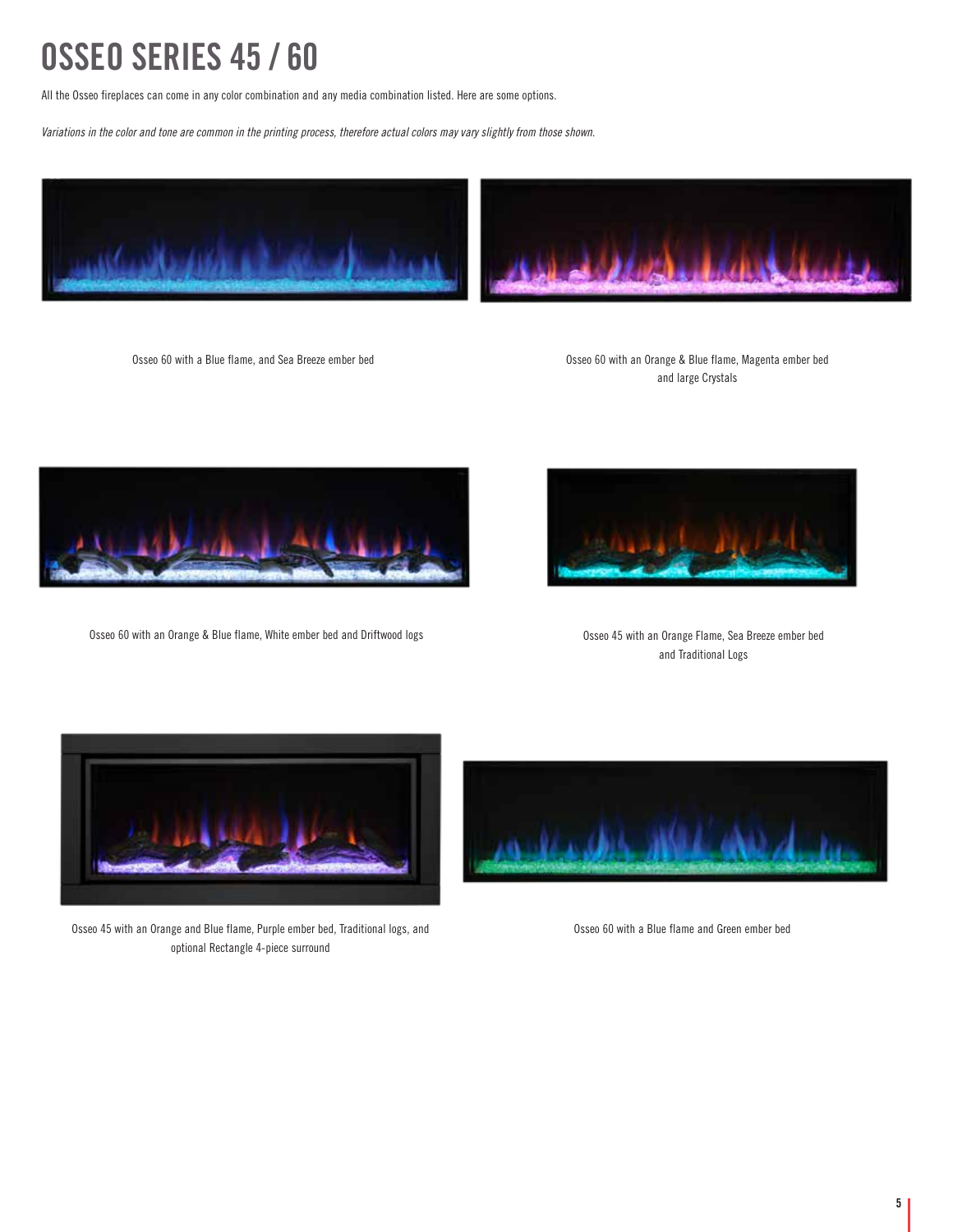Osseo 34 with Orange flame, Orange Ember bed, River Rock, Traditional Logs with a Prairie screen front

BE

**6**

W

manager and st stry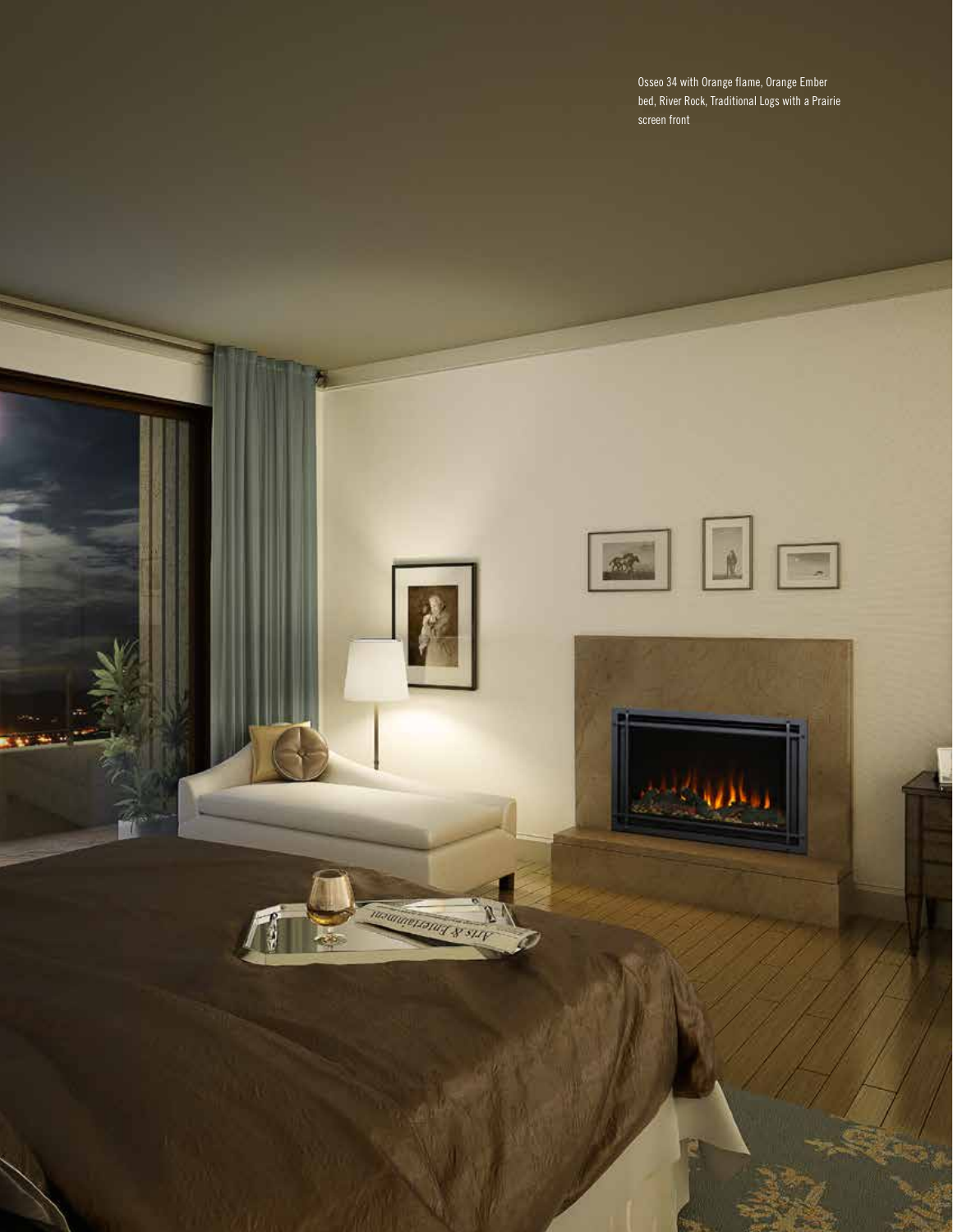### **Application Dimensions**

| Model         |              |             |           |             |               |              |             |              |             |            |
|---------------|--------------|-------------|-----------|-------------|---------------|--------------|-------------|--------------|-------------|------------|
| <b>OSO-29</b> | $31 - 1/2"$  | $20 - 1/8"$ | וו ה<br>ᆠ | 15"<br>ιJ   | $27 - 11/16"$ | $28 - 3/4"$  | $11 - 1/2"$ | $19 - 7/16"$ | 24"         | $2 - 3/8"$ |
| <b>OSO-34</b> | $35 - 5/16"$ | $24 - 1/8"$ | 101<br>ᆠ  | $19 - 1/4"$ | $31 - 1/2"$   | $32 - 9/16"$ | $11 - 1/2"$ | $23 - 1/2"$  | $26 - 3/4"$ | $2 - 3/8"$ |

![](_page_6_Figure_3.jpeg)

![](_page_6_Figure_4.jpeg)

![](_page_6_Figure_5.jpeg)

| <b>Model</b>  |             |             |     |             |     |             |             |
|---------------|-------------|-------------|-----|-------------|-----|-------------|-------------|
| <b>OSO-45</b> | $47 - 7/8"$ | $22 - 1/4"$ | 12" | $16 - 3/8"$ | 45" | $41 - 1/2"$ | $11 - 1/2"$ |
| <b>0SO-60</b> | $62 - 7/8"$ | $22 - 1/4"$ | 12" | $16 - 3/8"$ | 60" | $56 - 1/2"$ | $11 - 1/2"$ |

![](_page_6_Figure_7.jpeg)

**TOP**

![](_page_6_Figure_9.jpeg)